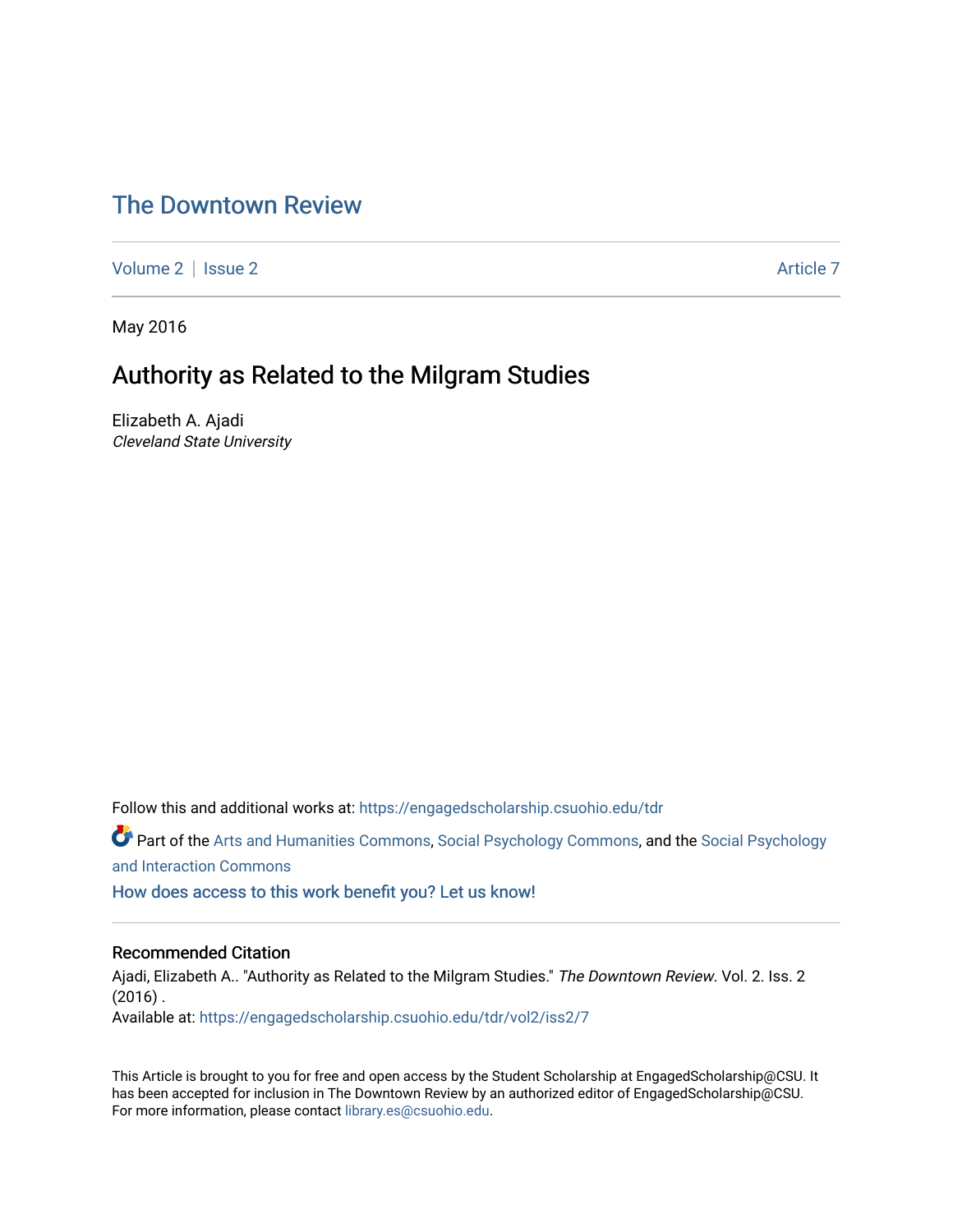# Authority as Related to the Milgram Studies

## Cover Page Footnote

This paper was prepared for Persuasion and attitude change class under the direction of Dr. Richard Perloff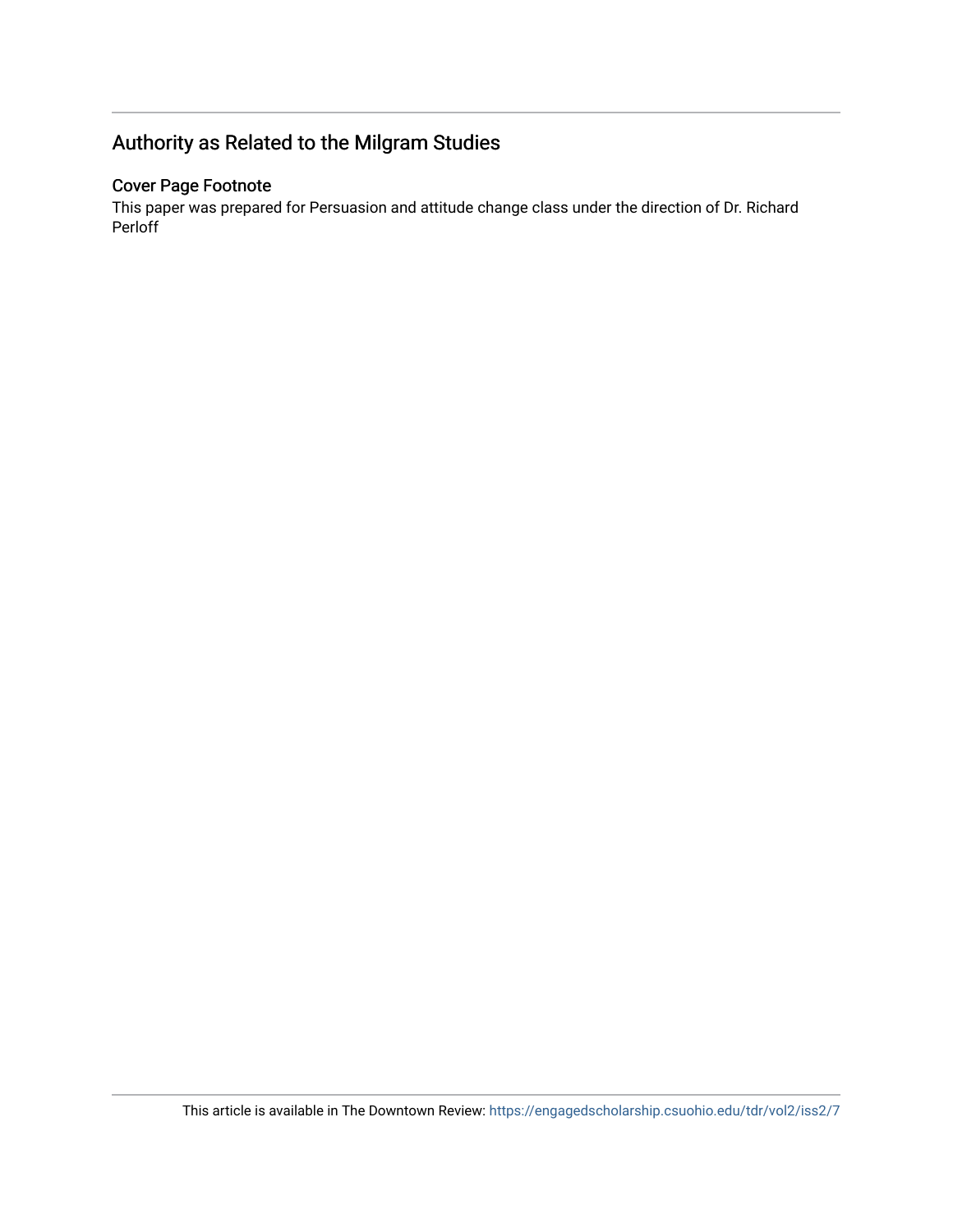## **Theoretical Framework**

The common thesaurus defines "authority" as "the power to give others, make decisions, and enforce obedience," and synonyms include "command, control, charge, dominance, rule, supremacy, sovereignty, etc." (Thesaurus, 2015). These are strong words that hint at absolute situations where one person is at the mercy of another. According to Stanley Milgram, the person of authority is the teacher and the subordinate is the learner. Milgram made his experimenter appear as the representative of a legitimate authority, and thus one who seems to have the right to issue commands and whom people feel the obligation to obey.

The social structure also matters in cases of authority. As Milgram states, "an authority system consists of a minimum of two persons sharing the expectation that one of them has the right to prescribe behavior for the other" (Blass, 1999). Milgram notes that a legitimate authority is one who is "perceived to be in a position of social control within a given situation" and that the "power of an authority stems not from personal characteristics but from his perceived position in a social structure" (Blass, 1999). The social structure is his position as an authority figure or a person in a position of authority.

"What is it about a legitimate authority that enables an individual to elicit destructive obedience, the kind that bears kinship to the behavior of a Nazi storm trooper?" First is the ability of a legitimate authority to define reality for the person who accepts his or her authority. As Milgram explains, "there is a propensity for people to accept definitions of action provided by legitimate authority. Although the subject performs the action, he allows authority to define its meaning" (Blass, 1999). The subject feels responsible to the authority directing him but feels no responsibility for the content of the actions that the authority prescribes (Blass, 1999) and refers to it as the agentic state. In 1965, Milgram made the point even stronger saying, "With numbing regularity good people were seen to knuckle under the demands of authority and perform actions that were callous and severe. Men who are in everyday life responsible and decent were seduced by the trappings of authority, by the control of their perceptions, and by the uncritical acceptance of the experimenter's definition of the situation, into performing harsh acts" (Blass, 1999). The agentic state is described as a situation where the individual can relinquish their responsibility for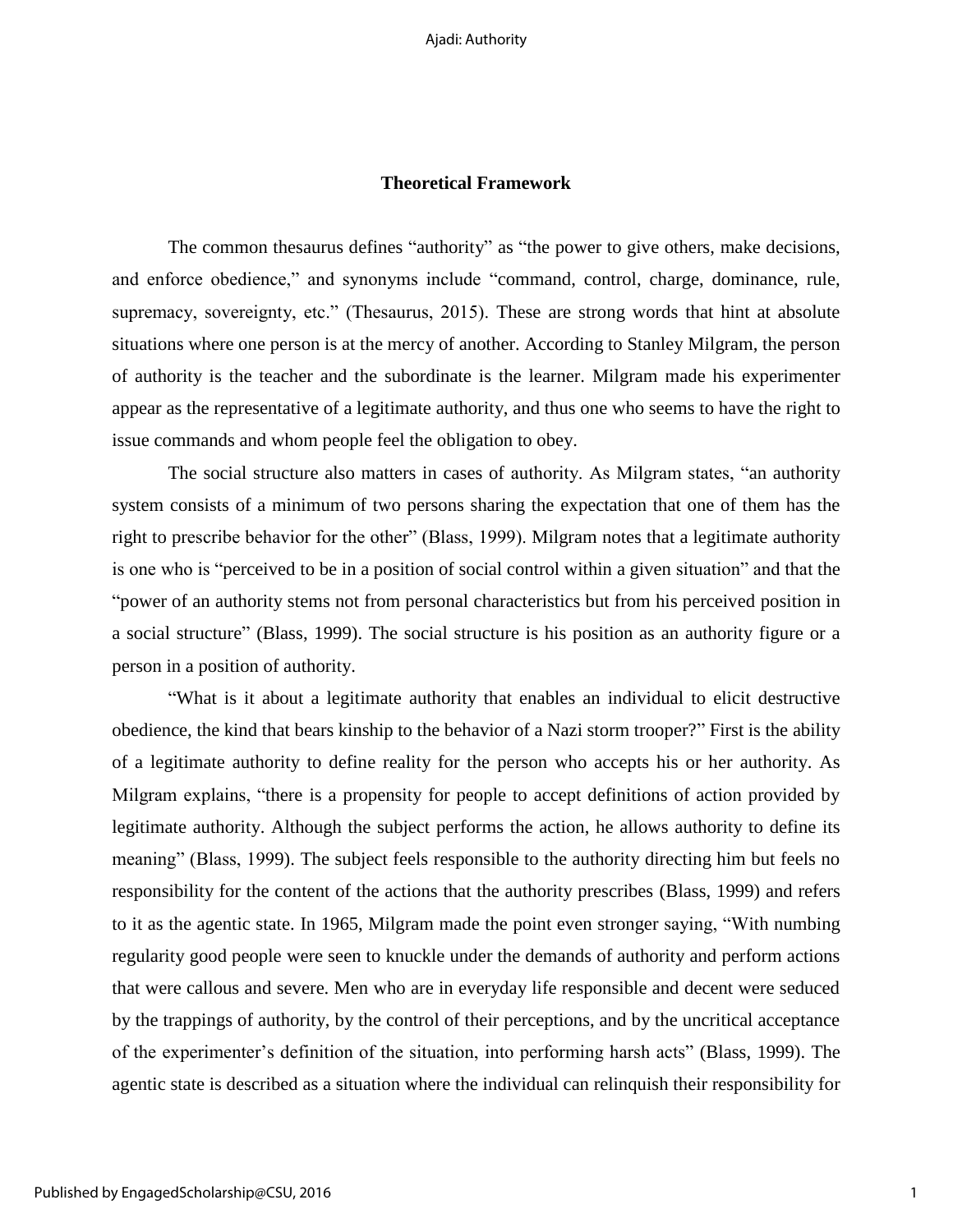the actions performed, thereby attributing the reasons for performing the actions as following orders.

However, after re-examining the rationale of how ordinary people can become perpetuators of atrocity, the contemporary relevance of Milgram's studies is what becomes most striking, especially in the way that these studies can help advance our understanding of the highly pressing social question: when do people do authority's bidding? On this basis, Prod 2 ("the experimenter requires that you continue") proves rather successful, but Prod 4 ("you have no other choice you must continue") does not. The incremental nature of the task, the novelty of the situation, the ability to deflect responsibility, and the lack of opportunity to reflect on one's actions interfere with participants' ability to adopt a critical stance towards the experimenter's demands, and hence limit opportunities for resistance (Reicher, Haslam, and Miller 2014).

Miller et al. considered how Milgram's studies have been used to understand a series of real-world phenomena, including genocide, corporate behavior, legal responsibility, and resistance. Their analysis criticizes the myopia of social psychologists in reducing such phenomena to a matter of obedience alone. In addition, Ent and Baumeister consider the ways in which Milgram's work reflects and impacts the way we view obedience itself. They critically assess Milgram's liberal premise that obedience is a bad thing, instead arguing that it is helpful, if not indispensable, to any form of social functioning and to the application of any cultural norms, be they destructive or constructive. Ent and Baumeister dispute the notion that obedience is an abdication of self-control, concluding that free will is not automatically absent where authority is present. While such critics are skeptical of Milgram, they do agree that the Milgram experiments are valuable if only for how much further they continue to inspire the search for better answers (Reicher, Haslam, and Miller 2014).

As Milgram and his collaborators agreed to fulfill their specialist roles, their coordinated collective actions led to the formation of a bureaucratic process that, at every link in the organizational chain, was ideologically-driven (for "science"), inherently coercive (apparently "important"), strain-resolving (apparently "harmless"), and goal-oriented ("maximize" completions). Consequently, all those in this process had unwittingly become interdependent links in an organizational chain of Milgram's making. This observation is important because, had the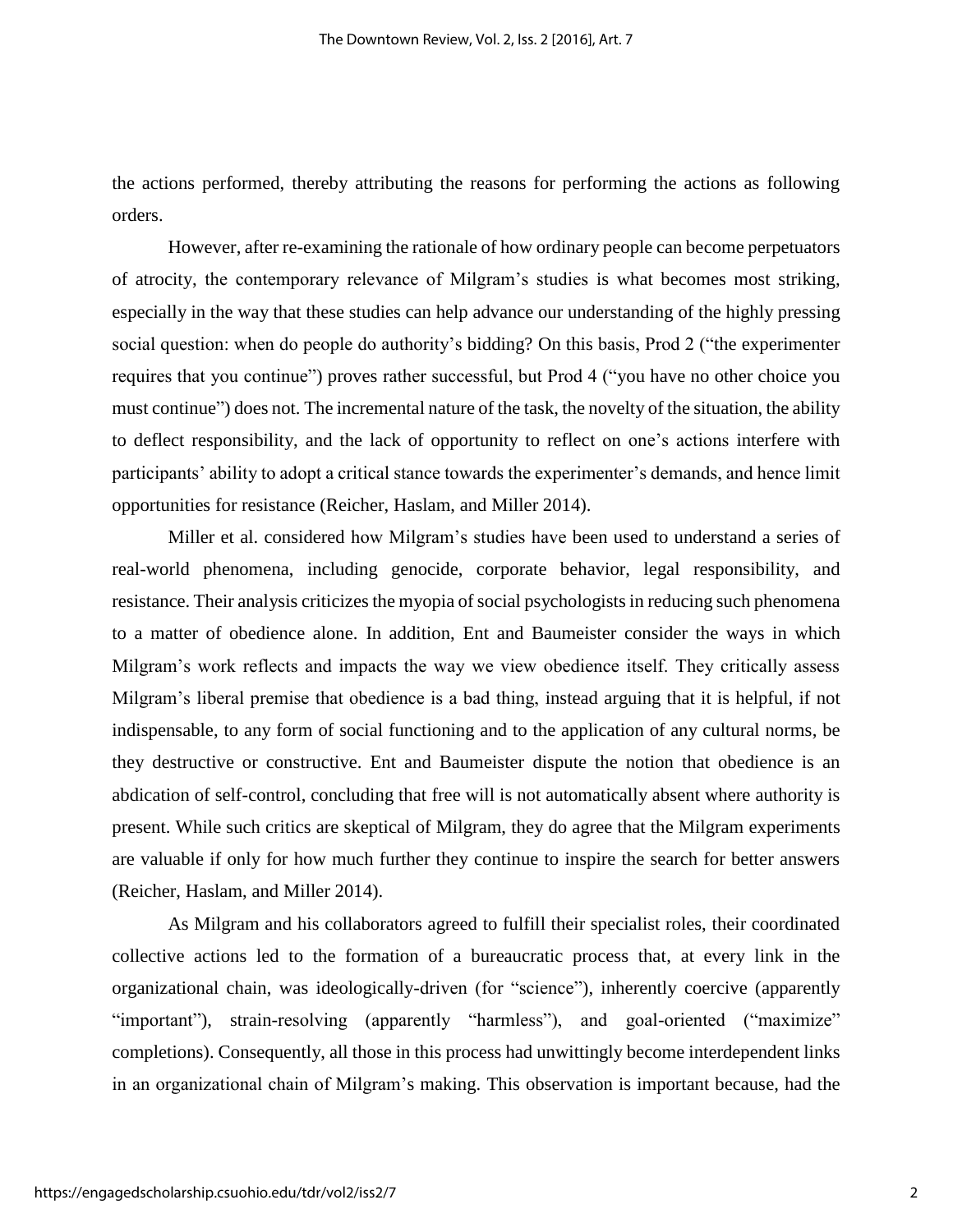#### Ajadi: Authority

stressful experiments caused a participant to have, say, a heart attack (for which there was an actual risk), Williams, Milgram's lab assistant who gave instructors to the teachers, could have argued that he was just following his employer's instructions to hound participants. Thus, Milgram could have been blamed for the experimenter's directly harmful prods. Within the competitive "up-orout" U.S. university system, the very junior Milgram (who was in just his late 20s at the time) could have blamed his more senior collaborators at Yale and the National Science Foundation (NSF) for allowing him to pursue such cutting edge research (Russell, 2014). However, because Milgram himself never directly hurt anybody, he could also have come full circle and blamed his assistant Williams for pushing the participants too hard – the point being that the division of labor inherent in the bureaucratic essence would have made it possible for all links in the organizational chain, should they have chosen, to displace responsibility for their eventually "harmful" contributions.

What would anyone of us have done had we been the participant or for that matter the experimenter, or, most difficult of all, Milgram himself? In converting his research ideas into reality, Milgram had to draw upon the sponsorship, labor and expertise of many others. He provided his helpers with different rationales that were supplied to participants, which, by way of morale inversion, all condoned the infliction of harm. The bureaucratic process is forceful in the achievement of malevolent goals largely because the process leading to such ends is, via the division of labor, divided among specialists who need only engage in smaller parts of the process (Russell, 2014). Considering the bureaucratic process may lead someone to consider the validity of the agentic state referred to by Milgram where the participant feels no direct responsibility for his action and justifies it by attributing responsibility to others.

There is also the question of why Milgram's teachers obeyed the instructions they were given. Are they wolfish, sadistic torturers, or are they more like mindless sheep led by an experimenter? In part, the deep appeal of the Milgram experiments is an attempt to tell the wolves from the sheep. Early work on perceptions of Milgram's teachers was initially interpreted as supporting lay dispositionism, a fall back to simplistic mode of explanation. At the time, the prevailing view was that perceivers failed to appreciate the immense power of Milgram's experimenter and consequently attributed strong, negative dispositions to the teachers. Although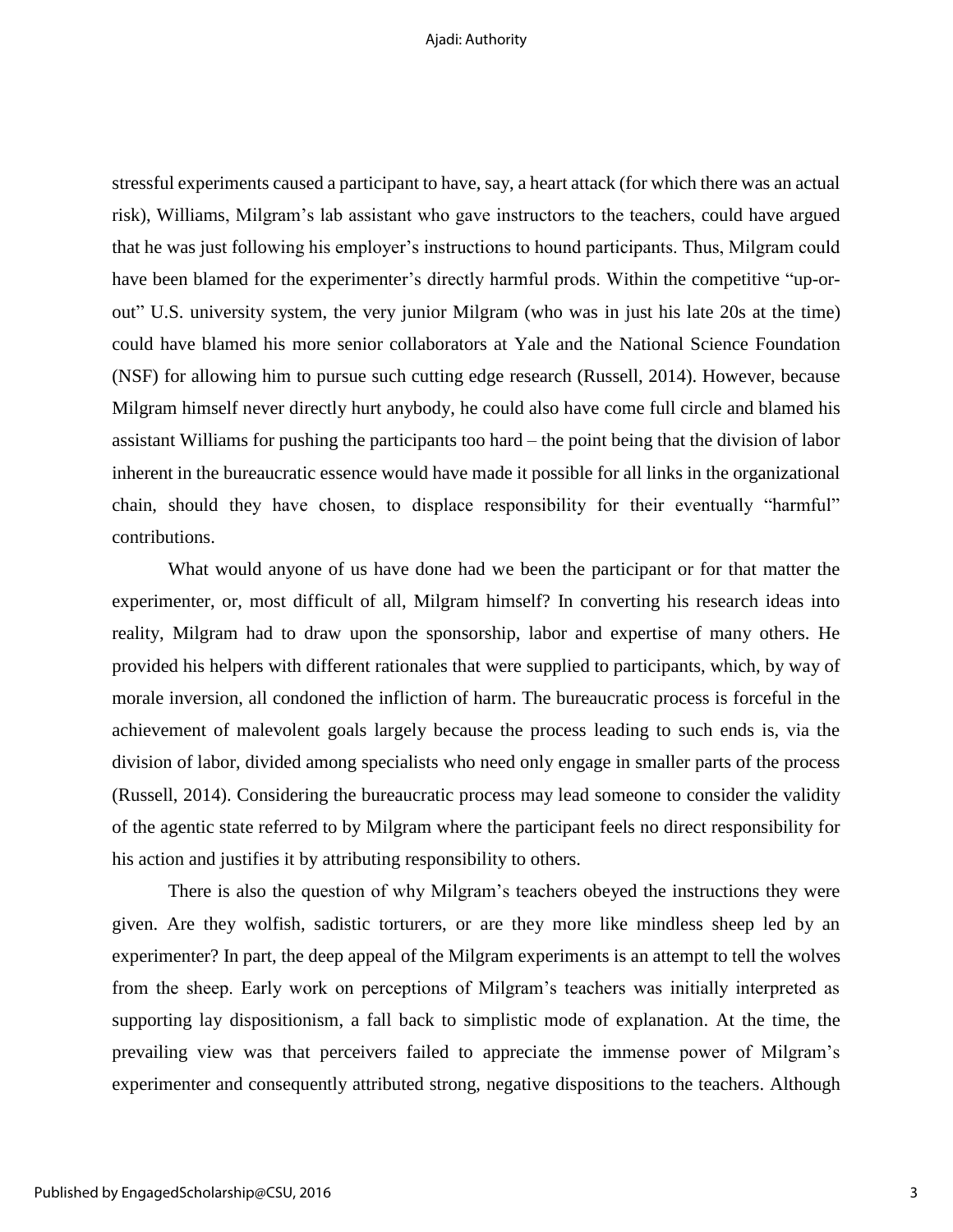it is clear that naïve preceptors often react with dismay upon hearing about Milgram's obedient teachers, researchers should move beyond lay dispositionism in order to understand these reactions. A theoretical analysis of obedience in terms of reasons and goals should not be confused with exculpation; explaining behavior by reasons does not excuse it. Reasoning comes in different flavors ranging from justifications of action to confessions, and people's judgment reflects the content of those explanations. Understanding the mental states – the desires, reasons, and intentions – is key to solving the puzzle of the teachers' obedient behavior. Without an appreciation of mental states, people would be unable to distinguish between malicious and benign behavior, between accidents and purposeful actions, and between acts that are likely to be repeated and those that are not. And thus, without mental states, people would be unable to tell the wolves of Milgram's experiments from the sheep (Monroe & Reeder, 2014).

Another point that should be discussed is whether the experiment was ethically wrong. Diana Baumrind has argued that Milgram's procedures took away participants' dignity, selfesteem, and trust in rational authority, and questioned whether such research was ever justified. However, Milgram responded in vigorous defense of his work. On the basis of the follow-up studies he argued that the great majority of the participants (84%) were "glad" or "very glad" to have taken part and only a tiny minority (1%) were "sorry" or "very sorry" (Reicher, Haslam, & Miller, 2014). He also argued that nearly three-quarters (74%) felt that they had learned something of personal importance during the studies (Reicher, Haslam, & Miller, 2014). But these followups also reveal that over half the participants (60%) reported being either "extremely upset" or "somewhat nervous" during the studies and over a third (36%) reported being bothered by the studies afterwards, with 7% of reporting that they had been bothered "quite a bit" (Reicher, Haslam, & Miller, 2014). So, even employing Milgram's own evidence, it is difficult to draw clearcut conclusions about the impact of his studies on participants. After a feature in *The Psychologist*  on the 50<sup>th</sup> anniversary of the studies, one letter writer reported that "Milgram's actions [...] were not unethical but also criminal. If this is regarded as good and ethical science, as it seems to be by your authors, then we might as well shut up shop" (Reicher, Haslam, & Miller, 2014).

Some questions to consider include whether the students obeyed the authority because of the original experiment's time period and, consequently, how people might react if the Milgram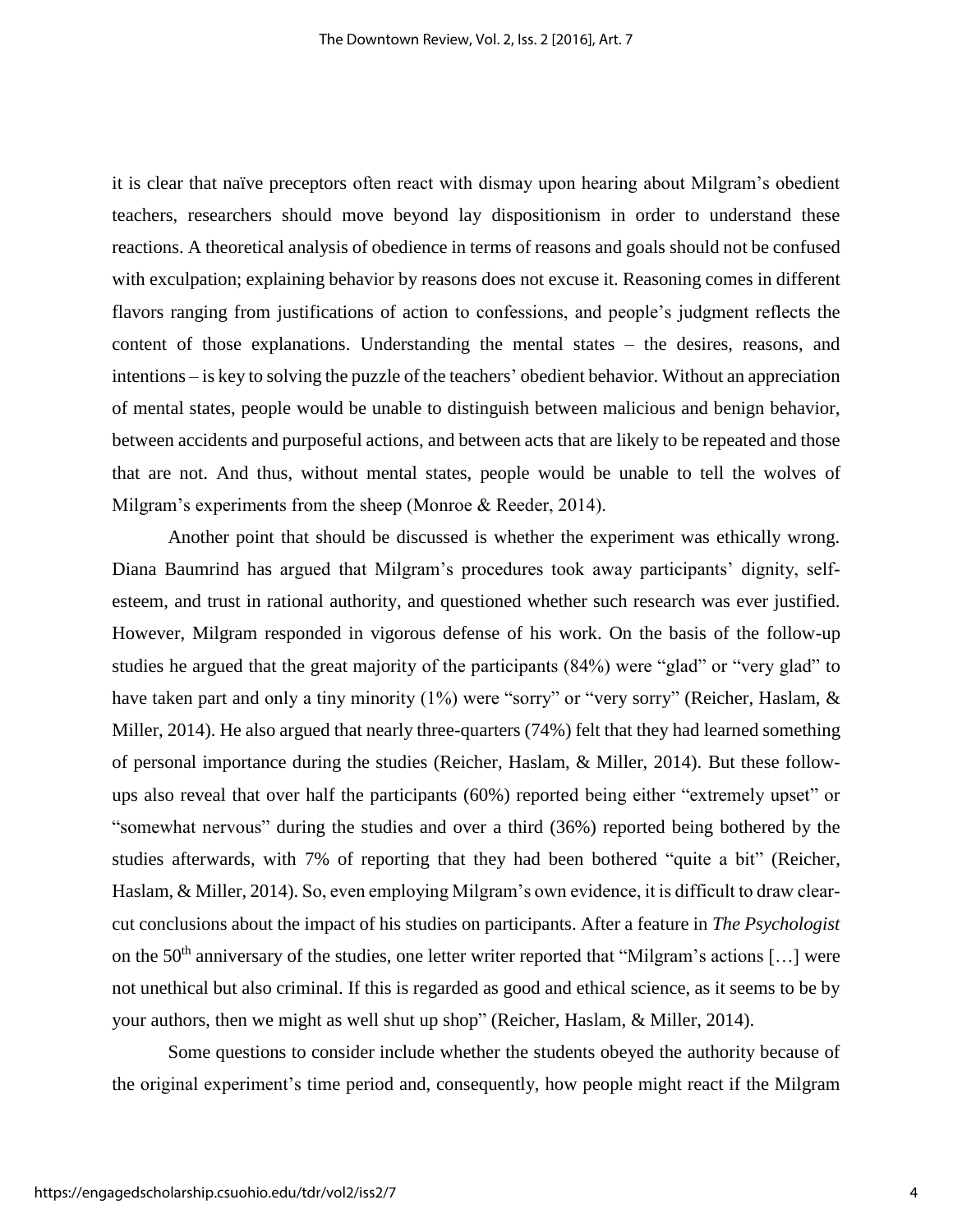### Ajadi: Authority

experiment was carried out today. Would participants obey or defy? Before answering this question, it should be noted that real-life situations have mirrored the Milgram experiment almost like replications. In one such example, a random person called one of the McDonald's branches, and after identifying himself as a police officer, succeeded in ordering the manager into carrying out an outrageous search on an 18-year-old girl (Courier-Journal, 2005). Unlike Milgram's experiments, this was not a controlled situation, and its perpetration and very spontaneity both lend further validity to Milgram's work on obedience: we might say that today, people seem to more inclined to obey those in supposed positions of authority without questioning.

Would it have mattered if the participants were literate or educated? The answer is not so simple: there is a substantial difference between being literate and being educated. A person can be either or both: one might be educated but not literate enough to decipher or understand common principles. For example, most people know about politics but might not necessarily understand the difference between Ohio issue two and three. In Milgram's experiments, many of the participants were Yale students, so it can be assumed that they were educated enough to be admitted as students in a prestigious university. It could be that either they understood the situation but attributed their response to the "agentic-state" and didn't feel responsible for the reason, or they thought they were helping the researcher to achieve a "phenomenon of great consequence" as Milgram himself referred to it.

From these considerations it can be determined that the Milgram studies are relevant to many different aspects of life, ranging in discipline from psychology and sociology to politics and business. Obedience is a societal norm that is taught from birth, and attitudes learned from a young age are not easily shaken, which would help explain the validity of the Milgram obedience experiment. In addition, in the basis of the agentic state that Milgram explained, the responsibility for performing the action ordered can be pushed to the other person, thereby obliterating possible individual guilt. On the question of ethics, it can be noted that the Milgram experiment did more good than harm, based on the utilitarian perspective: after all, the person supposedly being shocked was acting and it was a test of obedience. In the words of Reicher, Haslam, and Miller, "The mark of any great research lies not only in how far it takes us, but also in how much further it inspires us to go. Equally, the mark of any great scientist lies to a considerable extent in their providing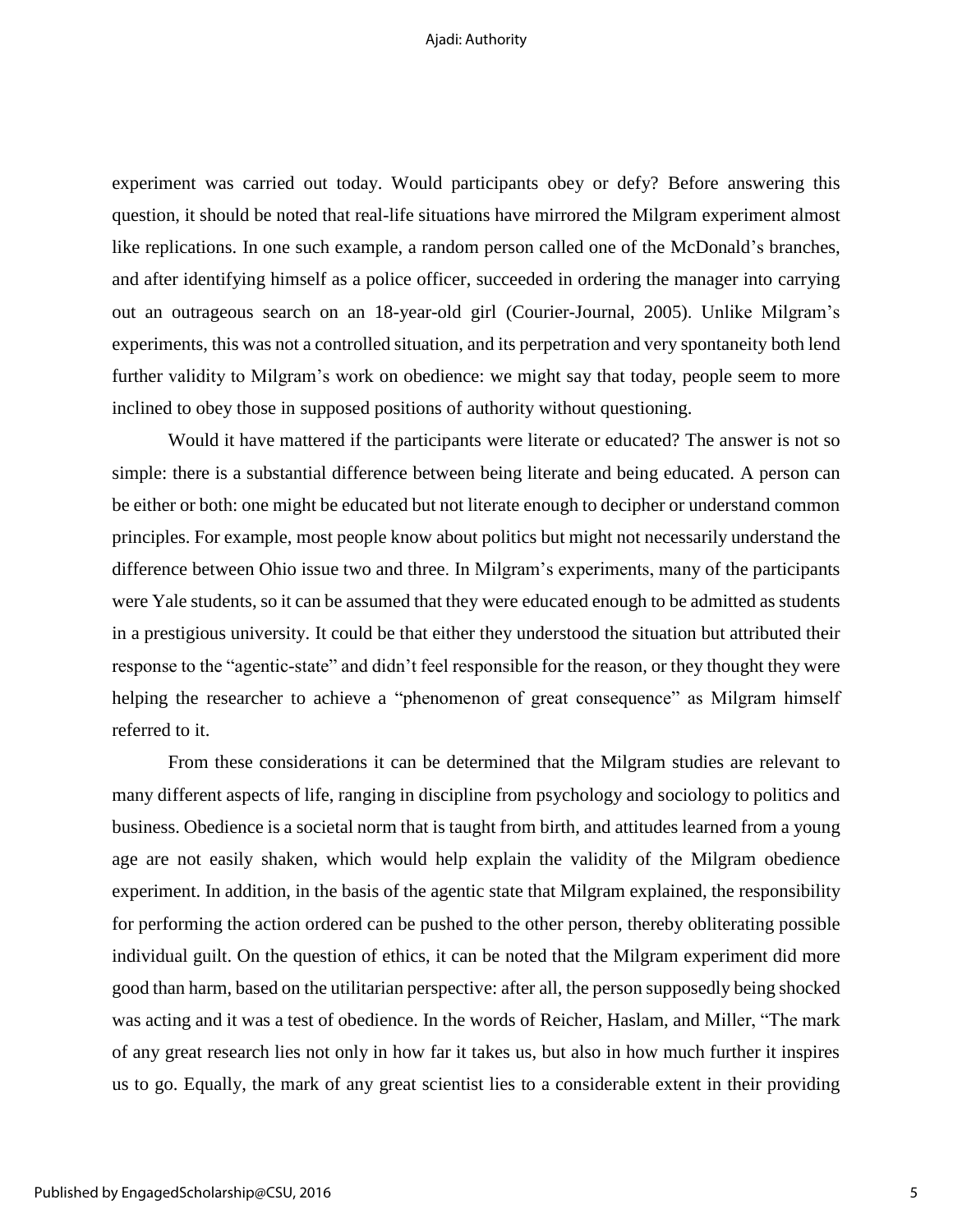others with the tools and the motivation to go beyond them. Stanley Milgram was just such a scientist." Even while acknowledging both the critiques and the praises directed that it has received, we can also observe the proven relevance of Milgram's controversial work in its realworld reflections and the continuing debates that surround it.